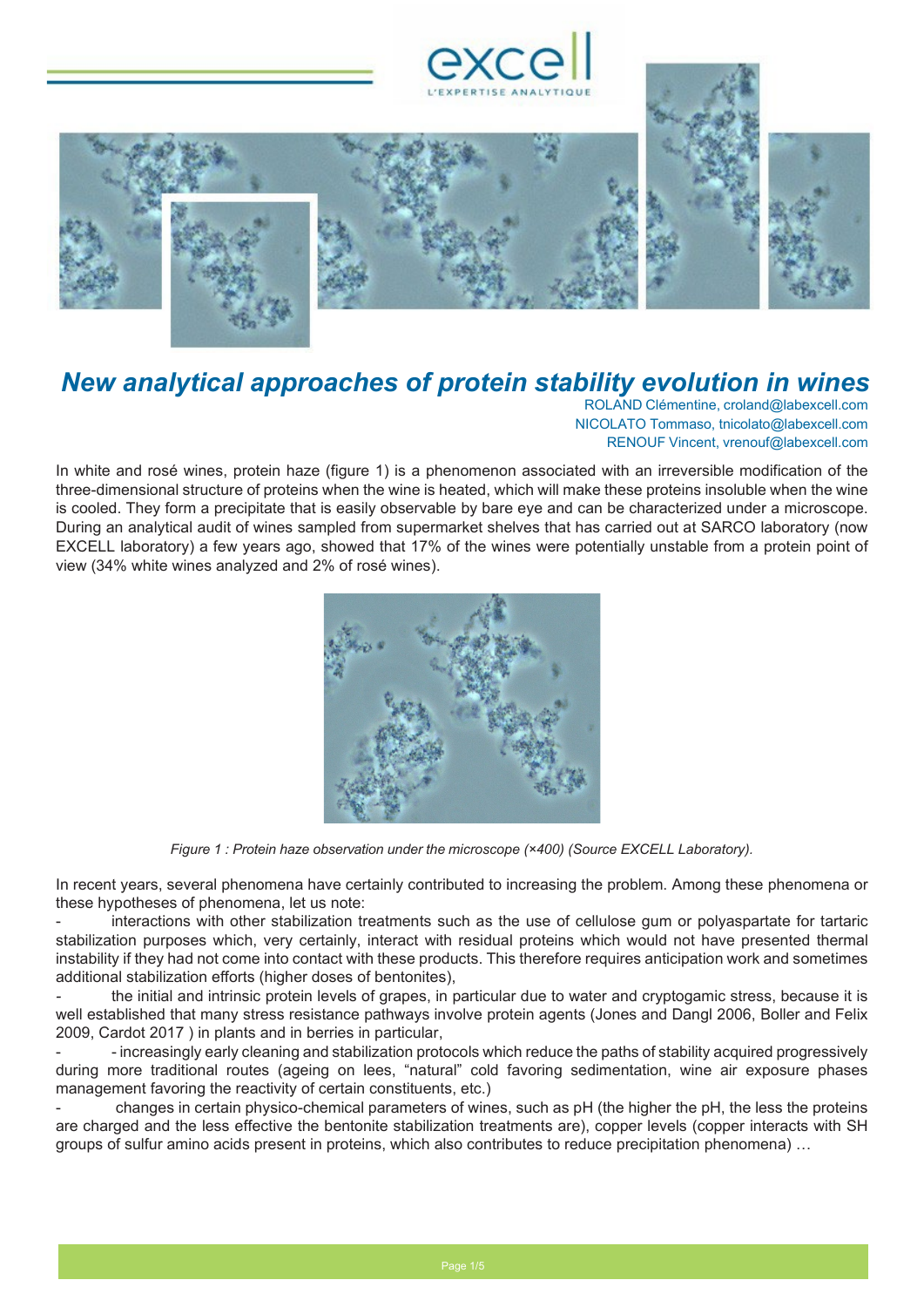In this global context, staying stuck behind the traditional heat test as the only analytical way to guide our partners towards the most suitable technical proposals seemed relatively restrictive to us. We therefore launched in 2020 a major study of new analytical approaches aimed at exhaustively measuring the total quantity of proteins present in grapes, musts and wines (which until now had never been done) and characterize the protein profiles in order to more accurately assess the risk of instability in all possible situations.

This article details this work and proposes different analytical approaches according to technical objectives and oenological practices. The first part is devoted to the validation of a protein assay method, the second one to the development of the method for characterizing the protein profiles of wines and finally the third part of this writing evokes concrete cases of use of these different analytical approaches. These analytical possibilities have been in place in the laboratory for several months. They already provide particularly interesting preventive management methods (especially in the context of actions anticipating the tartaric stabilization treatments to be followed).

## *1- Protein dosage*

To measure total proteins in wine, several approaches have been considered: the KDS/Smith method (D. Gazzola, 2014) and the Bradford method. The KDS/Smith method is based on the determination of protein complexes by reduction of bicinchoninic acid while the Bradford method is based on the color change of Coomassie blue after binding with certain amino acids present in proteins. After numerous tests particularly based on proteins measured additions to different wines, the Bradford method was chosen. The method has been adapted from the thesis of P. Lui (2018). Tests have been carried out to define a calibration range. Dans un premier temps, une gamme à partir de la protéine BSA (protéine extraite du sérum bovin) a été produite (figure 2), la protéine BSA n'étant pas présente dans le vin, une seconde gamme a été produite à partir de la protéine thaumatine (figure 3). A more precise dosage ranging from 1mg/L to 20mg/L could be achieved with the latter.

| $DO$ (nm) | <b>BSA</b> range<br>(mg/L) | <b>BSA</b><br>concentration<br>(mg/L) |
|-----------|----------------------------|---------------------------------------|
| 0.133     | 5                          | 4.04                                  |
| 0,231     | 10                         | 10,40                                 |
| 0,318     | 15                         | 15,40                                 |
| 0.383     | 20                         | 20,27                                 |

#### *Figure 2 : Calibration range made from the BSA protein*

| DO(nm) | Thaumatin<br>range<br>(mg/L) | Thaumatin<br>concentration<br>(mg/L) |
|--------|------------------------------|--------------------------------------|
| 0,02   | 1                            | 0,25                                 |
| 0,085  | 5                            | 5,25                                 |
| 0.159  | 10                           | 10.94                                |
| 0,217  | 15                           | 15,4                                 |
| 0,268  | 20                           | 19,32                                |

#### *Figure 3 : Calibration range made from the thaumatin protein*

Getting closer to the reality of our samples, the range made from the thaumatin protein has been validated. In both cases, signal saturation was observed from 20 mg/L of thaumatin (or BSA).

Tests on the wines were then carried out (figure 4). It has been observed that for samples considered unstable, the total protein concentration varies from 11 mg/L to 17 mg/L Eq of thaumatin. It was not necessary to dilute the samples beforehand as the optical densities were in the range.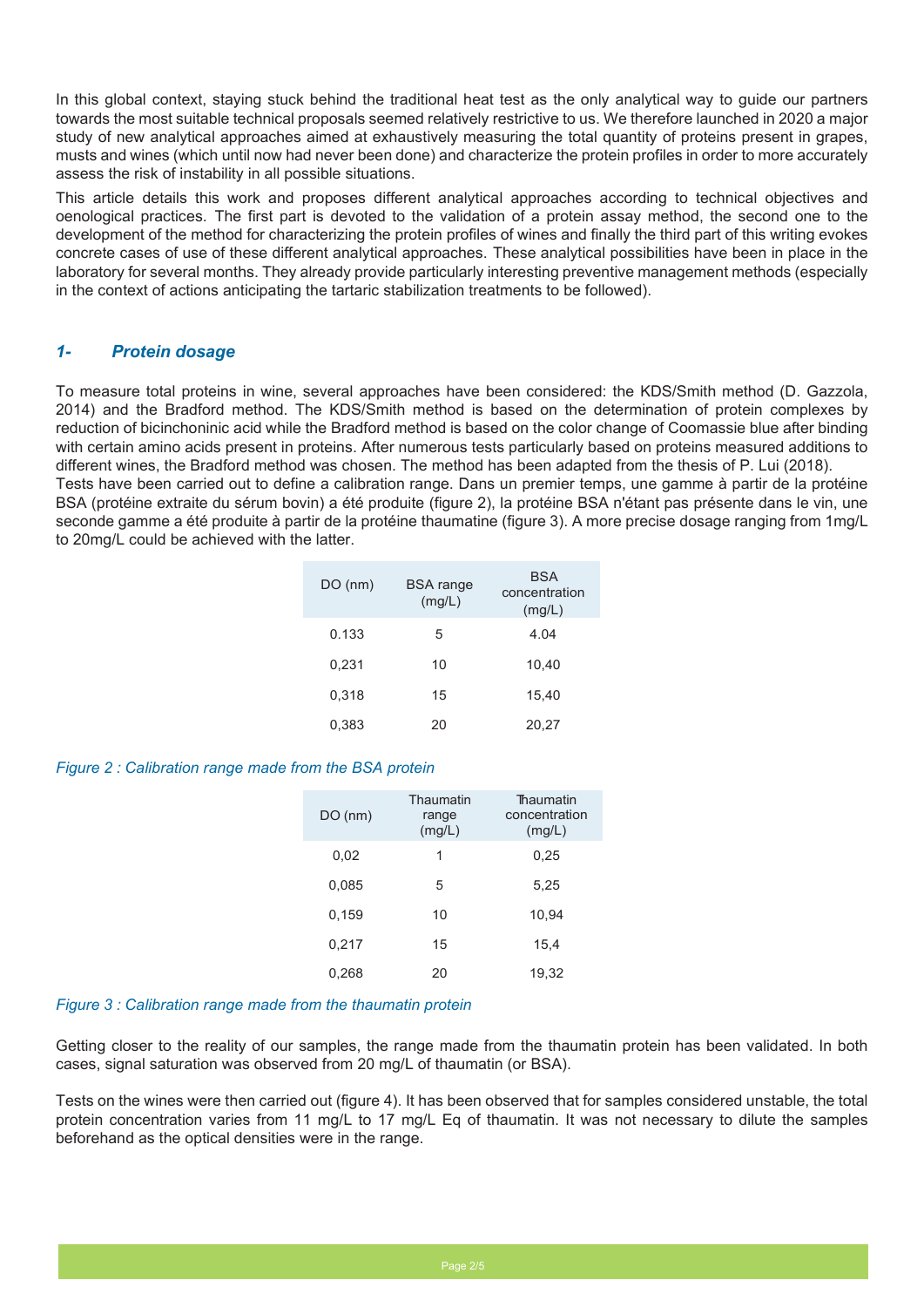| Samples | $\Delta$ DO 395nm | Thaumatine<br>Concentration<br>(mg/L) |
|---------|-------------------|---------------------------------------|
| 1       | 0,237             | 16,9                                  |
| 2       | 0,163             | 11,2                                  |
| 3       | 0,197             | 13,9                                  |
| 4       | 0,201             | 14,2                                  |
| 5       | 0,222             | 15,8                                  |
| 6       | 0,22              | 15,6                                  |
| 7       | 0,229             | 16,3                                  |
| 8       | 0,234             | 16,7                                  |
| 9       | 0,232             | 16,6                                  |

*Figure 4 : Summary table of some protein assays in wines taken in the laboratory* 

The results obtained with the dosage by the Bradford method and the various heat tests carried out in the laboratory in recent months have made possible to evaluate a "critical" content of 10 mg/L Eq thaumatin. This content of 10 mg/L Eq thaumatin is therefore considered as an acceptability threshold for future protein stability assessing. For example, if a white wine is naturally stable to the heat test but it contains a protein concentration at this concentration level (which means that thermostable incorporated proteins are still present at a significant concentration), we will nevertheless recommend an effort to lower this protein content with a view to possible CMC treatment for tartaric stabilisation.

### *2- Protein profiles*

Once the quantification of total proteins possible by the test mentioned above, we developed an analytical way providing a description of the type of proteins present. For this we tested and compared different types of electrophoretic systems. Our choice then fell on the BioanalyZer® system offered by the Agilent company. Figure 5 illustrates the fineness potential of this analytical system over a range that was performed with the protein thaumatin.





After various preparation steps, protein profiles similar to that of figure 6 can thus be established to characterize the proteins present according to their molecular weight. The literature, relatively well detailed, makes possible the identification of these proteins (Sluyter, 2015). In the vast majority of wines, the proteins mainly found in the samples are chitinases and glucanases. Figure 6 illustrates the profile of a heat-unstable wine. The number of bands and their intensity serve to overestimate the results of the heat stability test and suggest an effective dose of bentonite.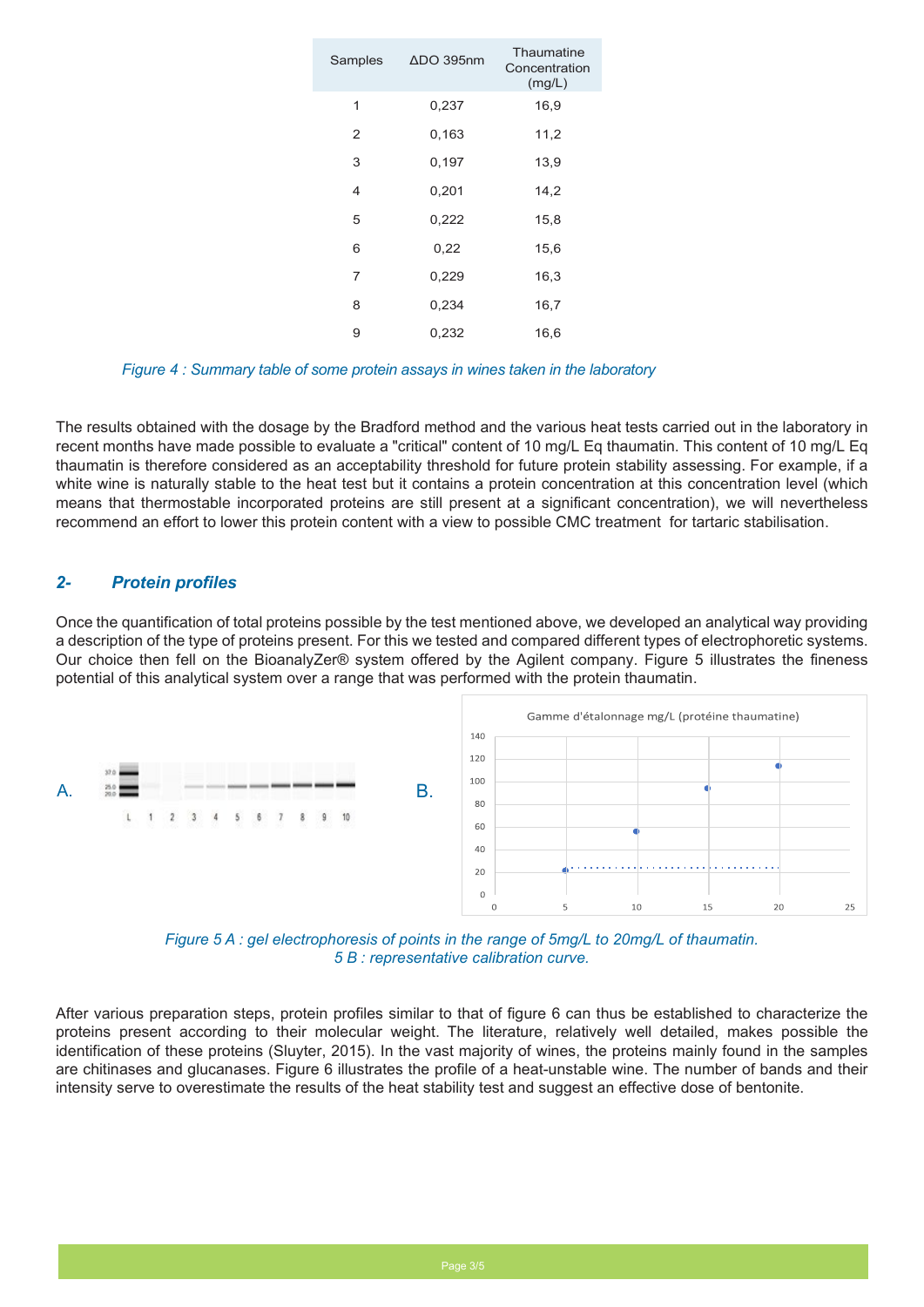

*Figure 6 : Illustration of a protein profile of an unstable wine at heat test obtained with the capillar electrophoresis system available at the EXCELL laboratory.*

## *Conclusions and analytical proposals*

In order to determine the dose of bentonite necessary for the protein stabilization of a white or rosé wine, the heat test remains, in our opinion, the reference provided that certain essential elements are respected (preparation of the sample, time and temperature applied, cooling of the sample, control of the dose of bentonite determined by the first test, etc.). We frequently test and compare this test with other possible alternative paths, but we remain fixed on this position. Nevertheless, given the growing sensitivity of the issue with regard to the developments mentioned in the introduction of this article, we have sought to associate this test with elements that make possible a better anticipation of the stabilization processes as a whole. For this we have developed two analytical elements: the determination of total proteins and the characterization of wine protein profile. In the specifications for these developments, the objectives that we had set were that these analyzes must be rapid, inexpensive and easily interpretable in relation to well-established reference systems (equivalence in reference proteins, for example, etc.). The quantification of total proteins seems to us to be an essential point. At a given time t, in a wine all the proteins are not thermo-unstable or the bentonite treatment determined by the heat test only eliminates the latter. So, if initially, the protein content is high, a risk is to be anticipated if other operations can come to interact with the residual proteins.

The protein profile makes possible the characterization of present proteins. This analysis can particularly intervene in the case of recurring difficulties in the protein stabilization of a batch or a wine in order to know which proteins are responsible for it. The test can also be done at several stages of wine making in order to specify the interaction of a particular technique on the protein content. This test could also soon become a key element to objectify the treatments based on proteases which are being validated by the OIV (RESOLUTION OIV-OENO 541B-2021 and 625-2021) to be a new option in these processes of stabilization by comparing the profiles obtained before and after treatment.